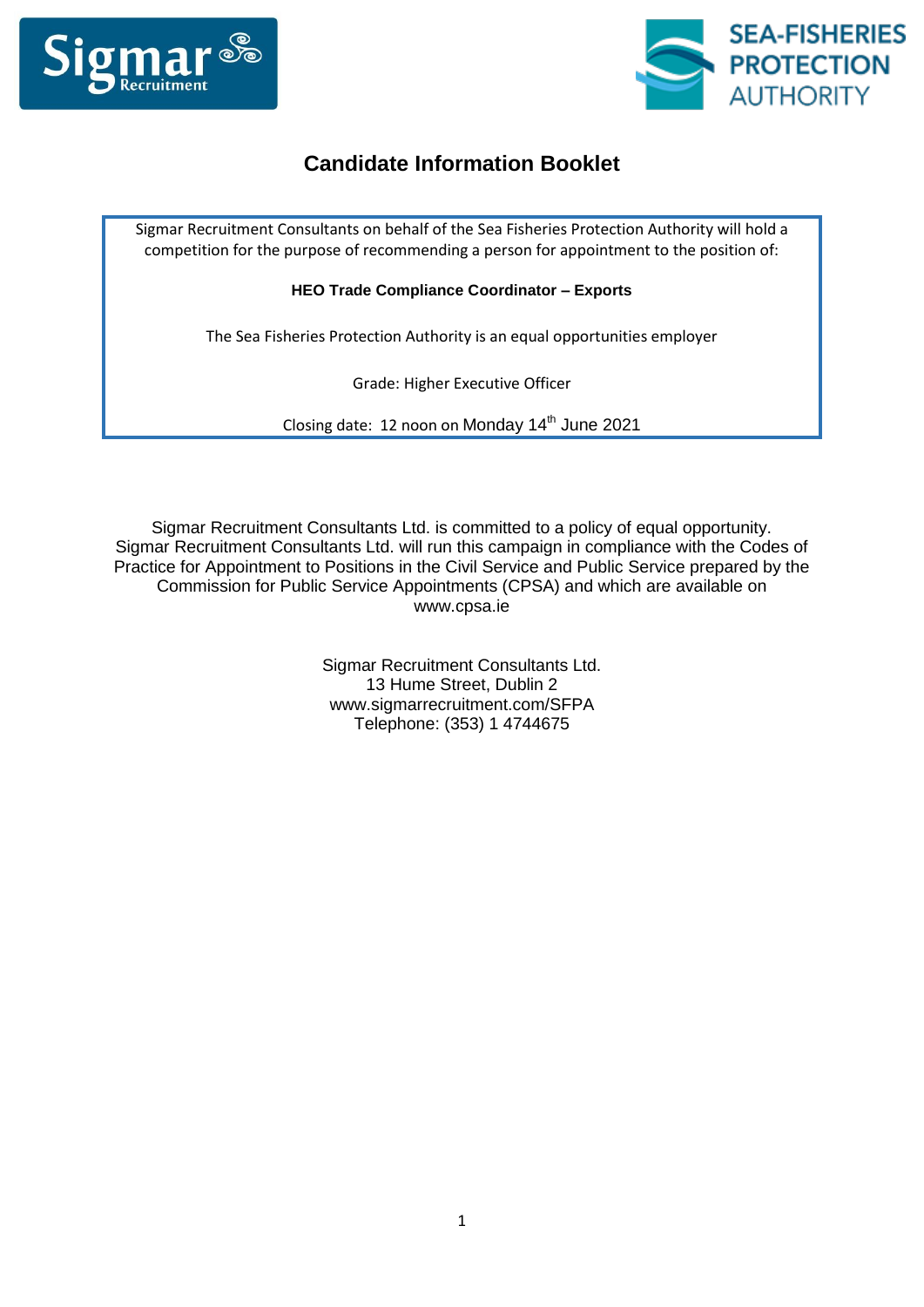



| <b>HEO Trade Compliance Coordinator Exports</b> |
|-------------------------------------------------|
| Sea Fisheries Protection Authority              |
| €49,845 (entry level)                           |
| Higher Executive Officer (Standard Scale)       |
| Clonakilty, Co. Cork                            |
| 12 noon on 14th June 2021                       |
|                                                 |

## **SFPA Background:**

In accordance with Statutory Instrument No 376 of 2006 the Sea-Fisheries Protection Authority was established on the 1st of January 2007 as was provided for by the Sea-Fisheries and Maritime Jurisdiction Act 2006 (No. 8 of 2006). The Authority is independent in the exercise of its functions. The SFPA carries out a wide range of functions related to Sea-Fisheries conservation and Seafood Safety law including seafood consignment export certification, food operator business approval and registration, product approval and supporting the good reputation of Ireland's seafood industry through the implementation of Seafood safety legislation. The SFPA also performs a key role in shellfish sampling to support the production of safe shellfish by the Irish shellfish industry. The SFPA has a central role in the enforcement and verification of compliance with Sea-Fisheries legislation.

## **Principal Functions of the SFPA:**

- To secure efficient and effective enforcement of sea-fisheries law and food safety law
- To promote compliance with and deter contraventions of sea-fisheries law and food safety law
- To detect contraventions of sea-fisheries law and food safety law
- To provide information to the sea-fisheries and seafood sectors on sea-fisheries law and food safety law and relevant matters within the remit of the Authority, through the Consultative Committee established under section 48 of the above Act or by any other means it considers appropriate
- To advise the Minister in relation to policy on effective implementation of seafisheries law and food safety law
- To provide assistance and information to the Minister in relation to the remit of the Authority
- To collect and report data in relation to sea-fisheries and food safety as required by the Minister and under Community law
- To represent or assist in the representation of the State at national, Community and international for a as requested by the Minister; and
- To engage in any other activities relating to the functions of the Authority as may be approved of by the Minister

#### **Job Description**

This role is focused on servicing the functions of The Authority in a dynamic regulatory export-compliance environment and will operate as trade export lead within an existing trade team.

The role focuses on fulfilling the organisation's regulatory remit in relation to market access and export health certification control activities relating to businesses that trade seafood internationally.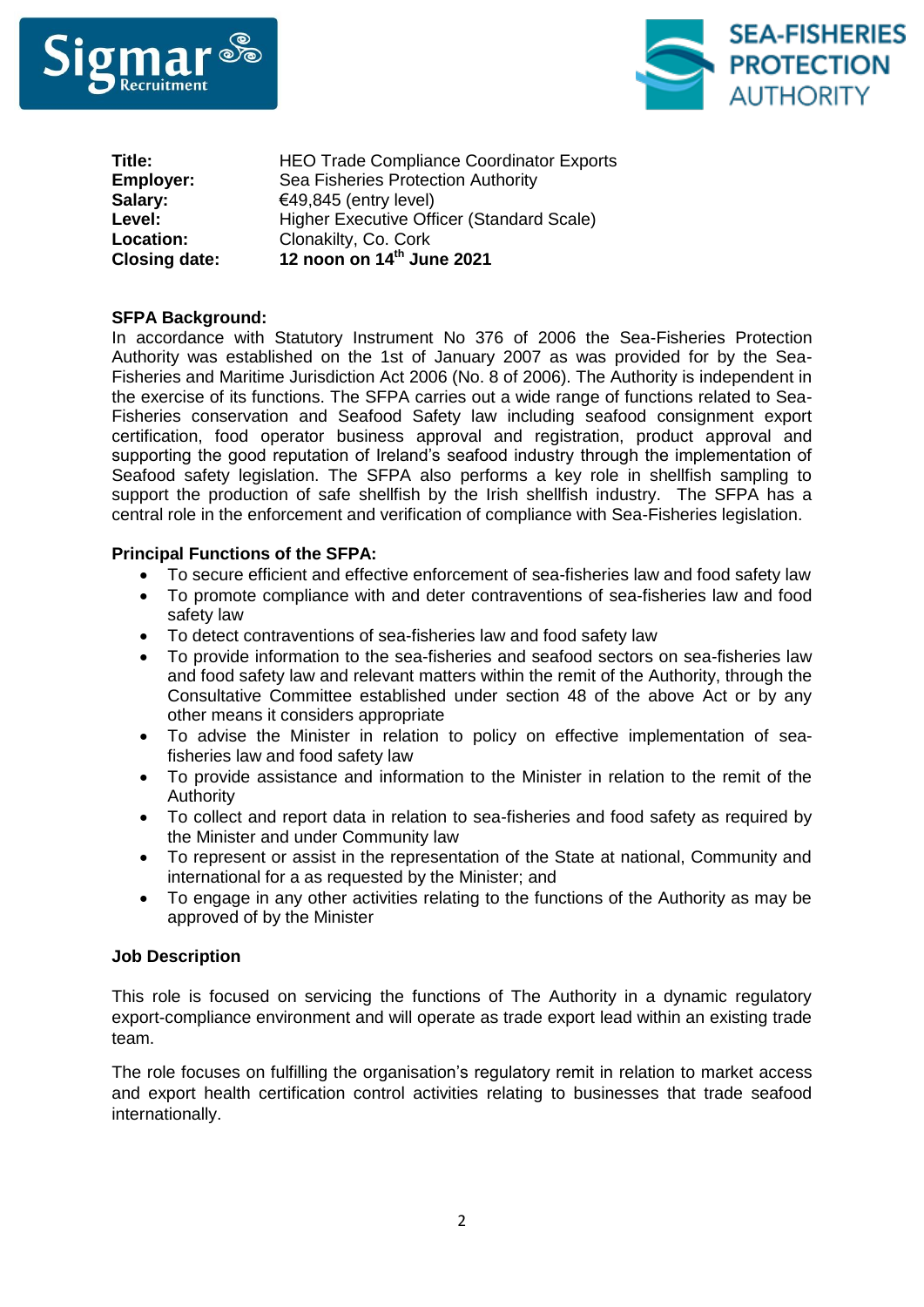



The job holder will be the point of contact for the provision of technical advice to colleagues, in addition to assisting Irish seafood exporters to comply with international food law and the evolving regulatory requirements of importing countries.

The job holder will also contribute to process improvement initiatives and project teams, such as the development of a fit-for-purpose trade compliance IT application that will be rolled out nationally within the organisation and to industry operators, facilitating a more systemic approach to business processes and supporting a transition towards an electronic certification environment.

## **Key Duties & Responsibilities:**

- Liaise with diverse internal, national and international stakeholders on health certificate design, development and communication.
- Manage export queries from industry, colleagues and other state bodies.
- The generation of bespoke trade data reports.
- Manage trade database development and operational usage, to service data requests and optimise efficiencies.
- Draft and communicate export related guidance for staff and industry.
- Preparation for visiting trade delegations as may be necessary.
- Provide data for overseas trade missions and high-level market access groups.
- Maintain and coordinate official control sampling programmes for exports.
- Attend relevant meetings, outreach events and webinars with all relevant stakeholders as necessary.
- Provide subject matter expertise to projects and working groups.

#### **Essential Requirements:**

Candidates must meet the following essential requirements prior to their appointment:

- Possess a minimum qualification of a National Diploma Level 7 in a relevant area.
- Experience working in an environment such as for example food production, manufacturing and export, customs agents/brokers, logistical service provider or food supply chain fulfilment, freight forwarding, health and customs certification compliance, or multinational company.
- Demonstrate experience working in systems/process led environments.
- Have an interest in providing compliance-focused business supports.
- Have well-developed communication and interpersonal skills with the ability to interact at all levels within the organisation and with external stakeholders.
- Be numerate and IT literate including having familiarity with Microsoft Word, Excel and PowerPoint packages at a minimum.
- Be prepared to carry out some business travel to offsite meetings and to Authority port offices nationally if required.

#### **Desirable** :

Qualifications or experience in dealing with technical market access and international food law scenarios, although not essential, are highly desirable.

*Note:* This job description should be regarded as an outline of the major areas of accountability at HEO Level at the present time and will be reviewed and assessed on an ongoing basis.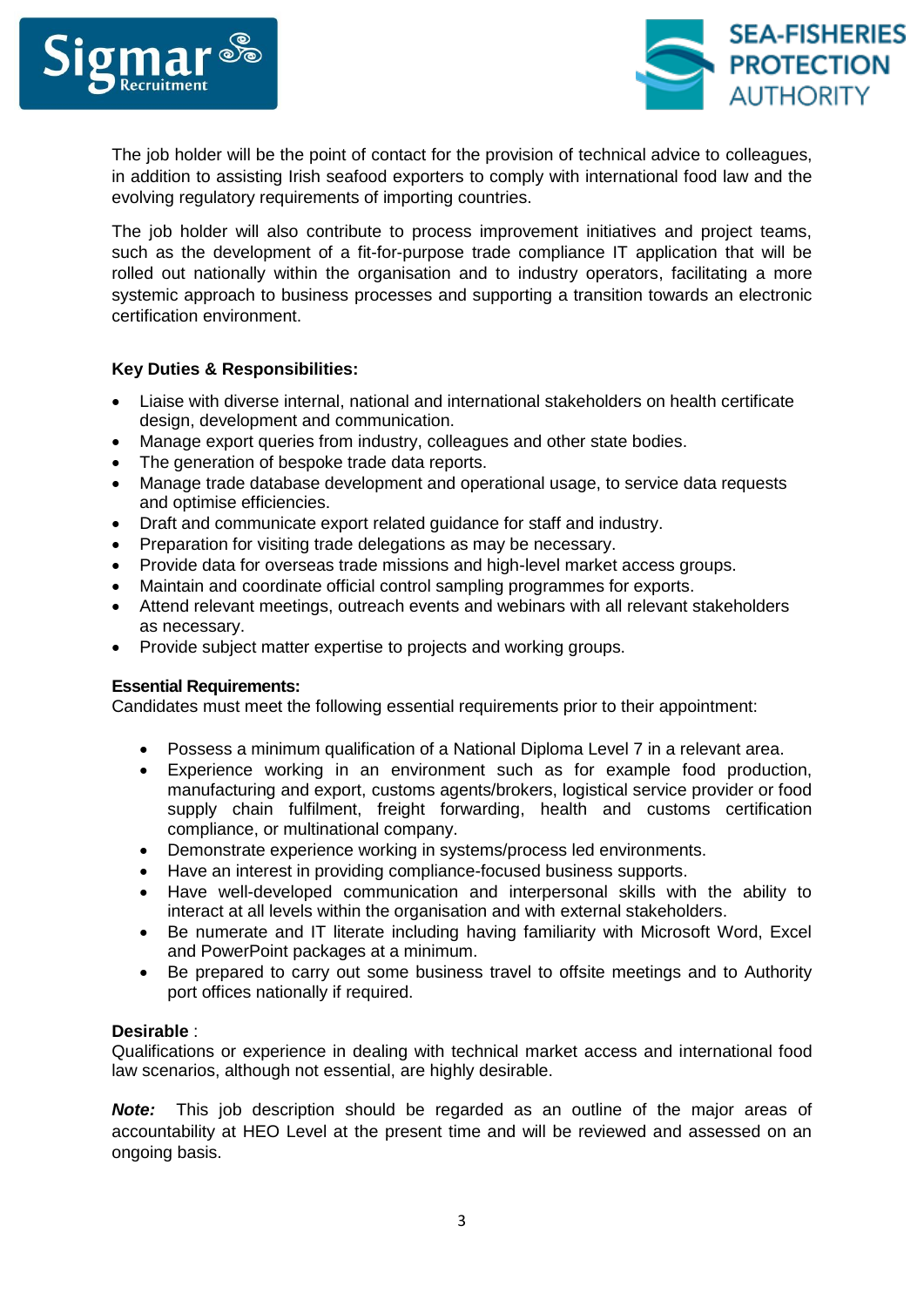



The successful candidate will fulfil the following competencies of the HEO grade.

- Team Leadership
- Judgement, Analysis & Decision Making
- Management & Delivery of Results
- Interpersonal & Communication Skills
- Specialist Knowledge, Expertise and Self Development
- Drive and Commitment to Public Service Values

## **Competencies**

Applicants must demonstrate, by reference to specific achievements in their career to date, that they possess the qualities, skills and knowledge required for the role of Executive Officer as identified in the 'Requirements' above and the Higher Executive Officer Competencies below:

- 1. Team Leadership
	- Works with the team to facilitate high performance, developing clear and realistic objectives and addressing performance issues if they arise
	- Provides clear information and advice as to what is required of the team
	- Strives to develop and implement new ways of working effectively to meet objectives
	- Leads the team by example, coaching and supporting individuals as required
	- Places high importance on staff development, training and maximising skills and capacity of team.
	- Is flexible and willing to adapt, positively contributing to the implementation of change

## **2. Analysis and Decision Making**

- Gathers and analyses information from relevant sources, whether financial, numerical or otherwise weighing up a range of critical factors
- Takes account of any broader issues, agendas, sensitivities and related implications when making decisions
- Uses previous knowledge and experience in order to guide decisions
- Uses judgement to make sound decisions with a well reasoned rationale and stands by these
- Puts forward solutions to address problems.

## **3. Management and Delivery of Results**

- Takes responsibility and is accountable for the delivery of agree objectives
- Successfully managers a range of different projects and work activities at the same time
- Structures and organises their own and others work effectively.
- Is logical and pragmatic in approach, delivering the best possible results with the resources available
- Delegates work effectively, providing clear information and evidence as to what is required
- Proactively identifies areas for improvement and develops practical suggestions for their implementation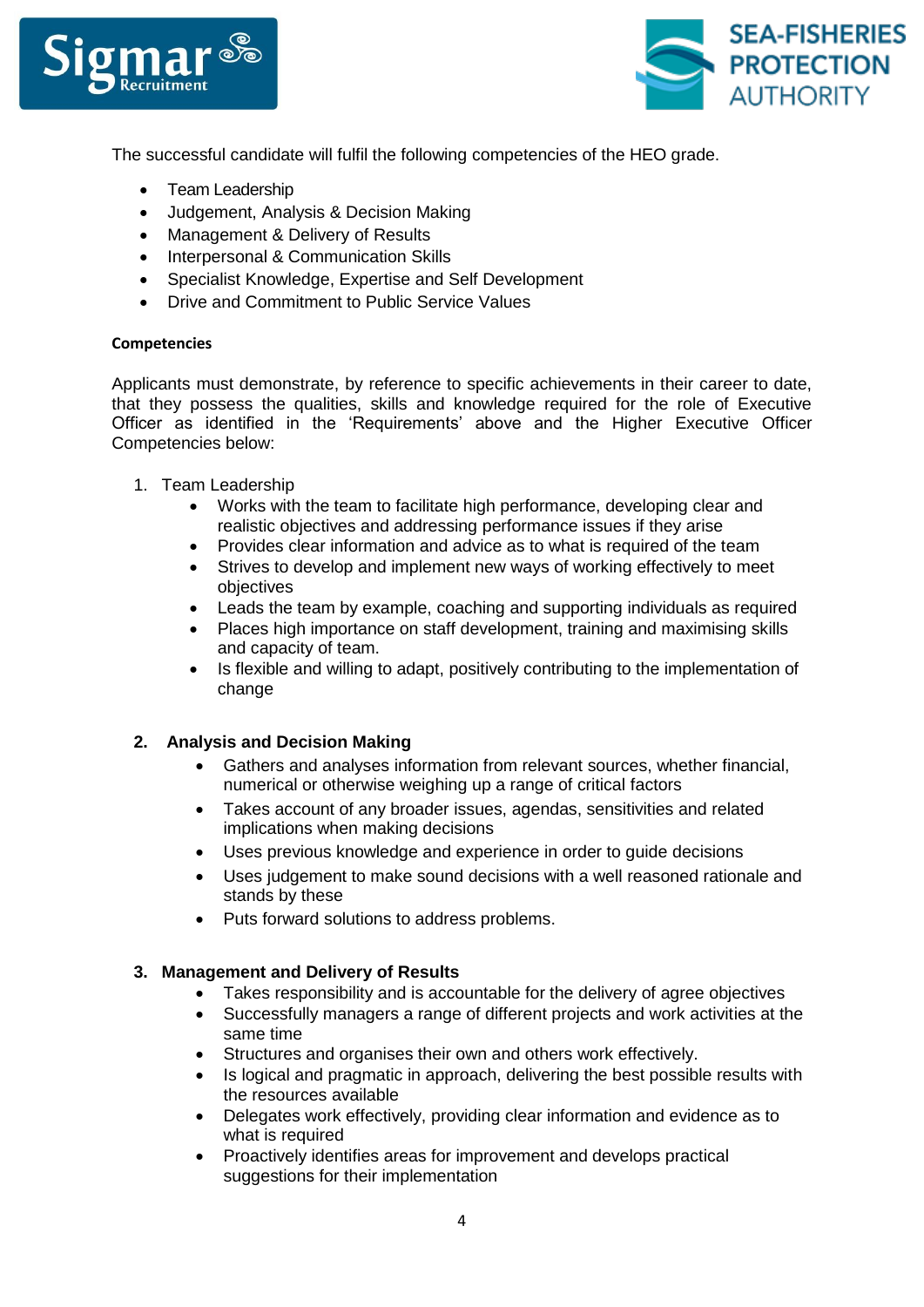



- Demonstrates enthusiasm for new developments/changing work practices and strives to implement these changes effectively
- Applies appropriate system/processes to enable quality checking of all activities and outputs
- Practices and promotes a strong focus on delivering high quality customer service, for internal and external customers

## **4. Interpersonal and Communication Skills**

- Builds and maintains contact with colleagues and other stakeholders to assist in performing role
- Act as an effective link between staff and senior management
- Encourages open and constructive discussions around work issues
- Projects conviction, gaining buy-in by outlining relevant information and selling the benefits
- Treats other with diplomacy, tact, courtesy and respect even in challenging circumstances
- Presents information clearly, concisely, and confidently when speaking and in writing
- Collaborates and supports colleagues to achieve organisational goals

## **5. Drive and Commitment to Public Service Values**

- Strives to perform at a high level, investing significant energy to achieve agreed objectives
- Demonstrates resilient in the face of challenging circumstances and high demands
- Is personally trustworthy and can be relied upon
- Ensure that customers are at the heart of all services provided
- Upholds high standards of honestly, ethics and integrity

#### **6. Specialist Knowledge, Expertise and Self Development**

- Has a clear understanding of the roles, objectives and targets of self and team and how they fit into the work of the unit and Department/Organisation and effectively communicates this to others
- Has high levels of expertise and broad Public Sector knowledge relevant to his/her area of work
- Focuses on self development, striving to improve performance

Note: This job description should be regarded as an outline of the major areas of accountability at HEO Level at the present time and will be reviewed and assessed on an ongoing basis.

## **Principal Conditions of Service**

Principal conditions of service will be applied in line with all relevant governmental circulars/procedures and policies applicable at time of placement.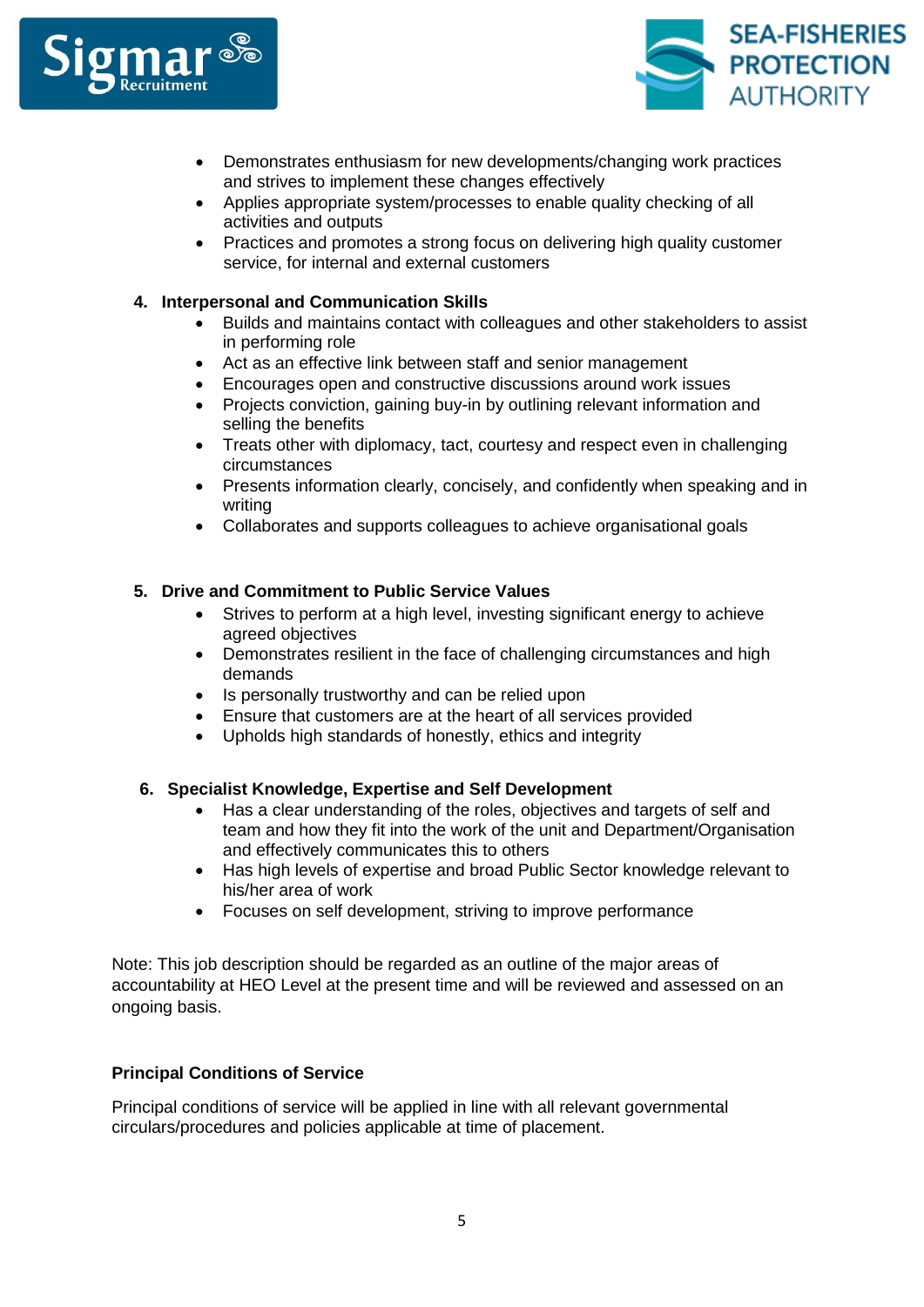



## **Outside Employment:**

The position is whole time and the officer may not engage in private practice or be connected with any outside business, which would interfere with the performance of official duties. It is an absolute requirement that candidates declare any potential conflict of interest at the application stage of the recruitment process. Failure to declare such conflicts of interest which later come to light may result in the candidate being disqualified from the competition or, if the candidate is offered and takes up a role with the SFPA on the basis of misleading information may result in immediate dismissal from the SFPA.

#### **Citizenship Requirement:**

As this is a Permanent position the eligibility to compete for this post is open to citizens of the European Economic Area (EEA) or to non-EEA nationals with a valid work permit only. The EEA consists of the Member States of the European Union along with Iceland, Liechtenstein and Norway. Swiss citizens under EU agreements may also apply.

# **Conditions of Service**

#### **General:**

The appointment is to the HEO grade on a permanent contract and is subject to the Civil Service Regulations Acts 1956 to 2005, the Public Service Management (Recruitment and Appointments) Act 2004, the Sea-Fisheries and Maritime Jurisdiction Act 2006 (No. 8 of 2006) and any other Act for the time being in force relating to the Civil or Public Service.

#### **Pay:**

#### **HEO PPC SALARY scale**:-

€49,845, €51,303, €52,756, €54,210, €55,669, €57,123, €58,578, €60,6791, €62,776<sup>2</sup>

Long service increments may be payable after 3 years (LSI-1) and 6 years (LSI-2) satisfactory service at the maximum of the scale. Increments are normally awarded annually subject to satisfactory performance and sick leave limits; however, payment of increments and or the rate of remuneration may be adjusted from time to time in line with Government pay policy.

The remuneration shall be deemed to accrue from day-to-day and be payable by equal twoweekly instalments on the agreed day of every two weeks in arrears by bank credit transfer.

#### **Important Note:**

Candidates should note that entry will be at the minimum of the scale and the rate of remuneration may be adjusted from time to time in line with Government pay policy.

Candidates should note that different pay and conditions may apply if, immediately prior to appointment, the appointee is a serving civil or public servant.

#### **Tenure**

In the event of appointment to a permanent or temporary position with the Authority the appointee must serve a probationary period, which will last for twelve months. If at any time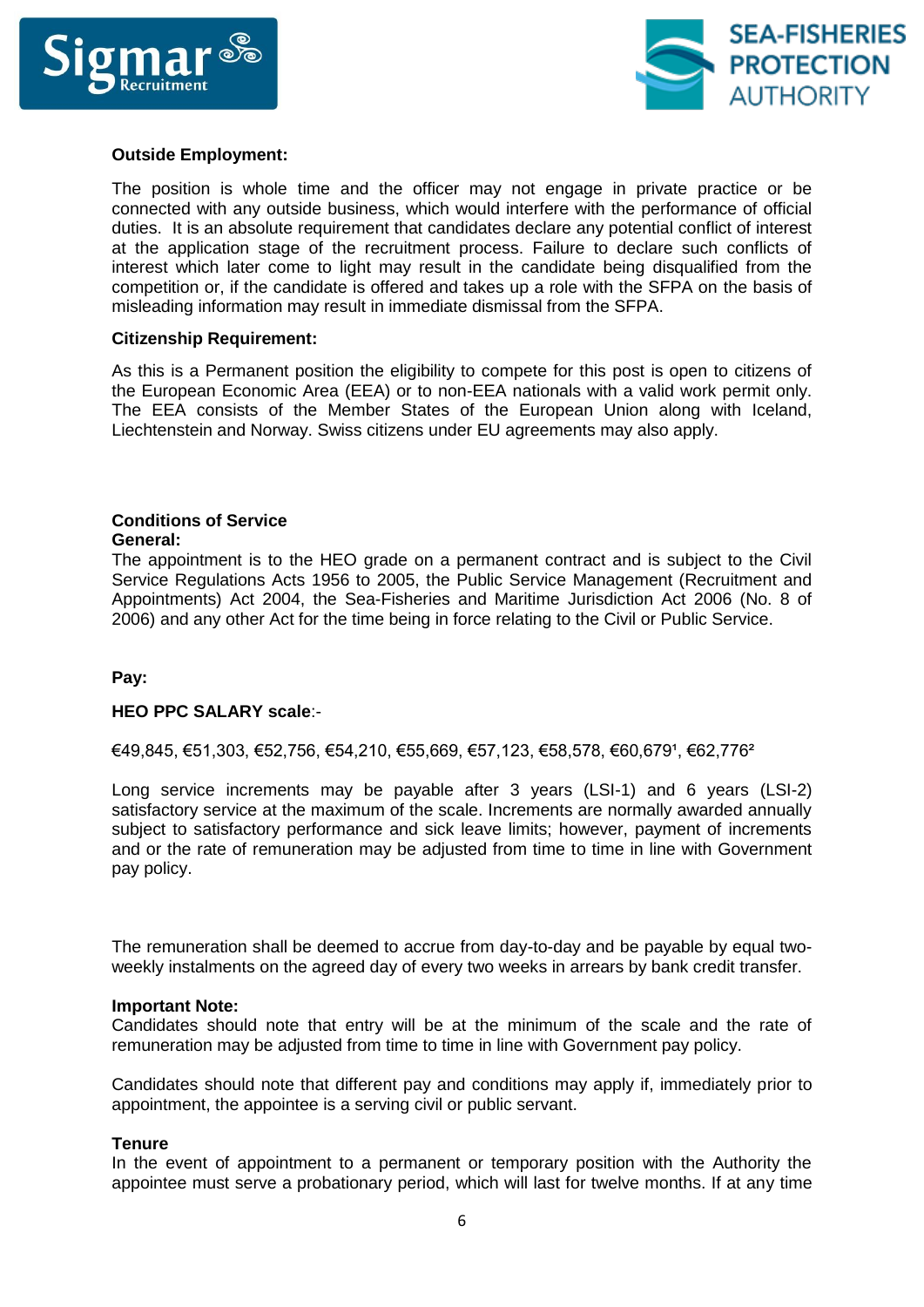



during this period it appears that the appointee would not be suitable for final appointment the probation will be terminated.

#### **Location**

The appointee for this role will be based in Clonakilty. Meetings may take place at locations around Ireland. When absent from home and headquarters on official business appropriate travelling expenses and subsistence allowances will be paid subject to the normal Civil Service regulations.

## **Hours of attendance**

Hours of attendance will amount to not less than 43.25 hours gross (43 hrs and 15 mins) and 37 hrs net per week. The appointee will be required to work such additional hours from time to time as may be reasonable and necessary for the proper performance of his/her duties subject to the limits set down in the working time regulations.

## **Rest Periods:**

The terms of the Organisation of Working Time Act, 1997 will apply to this appointment.

#### **Annual Leave**

In addition to the standard 9 public holidays and Good Friday, the annual leave for this position is 29 days per annum. This allowance is subject to the usual conditions regarding the granting of annual leave and is based on a five day week.

#### **Sick Leave**

Pay during properly certified sick absence, provided there is no evidence of permanent disability for service, will apply on a pro-rata basis, in accordance with the provisions of the sick leave circulars.

#### **PRSI:**

Officers who will be paying Class A rate of PRSI will be required to sign a mandate authorising the Department of Social Protection to pay any benefits due under the Social Welfare Acts directly to the SFPA. Payment during illness will be subject to the officer making the necessary claims for social insurance benefit to the Department of Social Protection within the required time limits.

#### **Superannuation and Retirement**

The successful candidate will be offered the appropriate superannuation terms and conditions as prevailing in the SFPA at the time of being offered an appointment. In general, and except for candidates who have worked in a pensionable (non-single scheme terms) public service job in the 26 weeks prior to appointment (see paragraph d below), this means being offered appointment based on membership of the Single Public Service Pension Scheme ("Single Scheme").

#### **Key provisions attaching to membership of the Single Scheme are as follows:**

#### **Pensionable Age:**

The minimum age at which pension is payable is 66 (rising to 67 and 68) in line with State Pension age changes.

- **a) Retirement Age:** will be determined in accordance with the relevant government Departmental circulars.
- **b) Pension Abatement**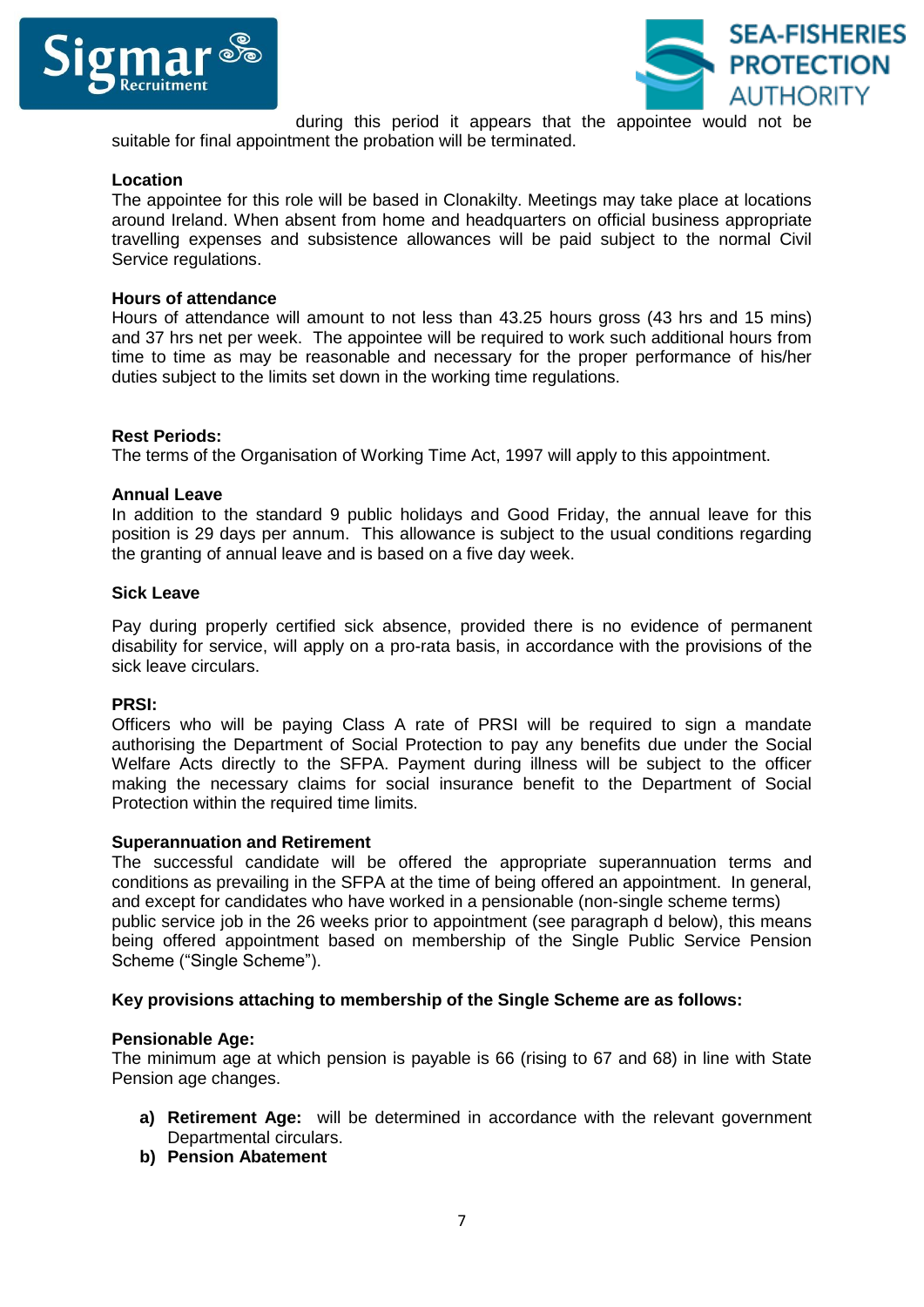



 If the appointee was previously employed in the Civil Service and is in receipt of a pension from the Civil Service normal abatement rules will apply. However, if the appointee was previously employed in the Civil Service and awarded a pension under voluntary early retirement arrangements (other than the Incentivised Scheme of Early Retirement (ISER) or the Department of Health Circular 7/2010 VER/VRS which, as indicated above, renders a person ineligible for the competition) the entitlement to that pension will cease with effect from the date of reappointment. Special arrangements will, however be made for the reckoning of previous service given by the appointee for the purpose of any future superannuation award for which the appointee may be eligible.

- If the appointee was previously employed in the Civil Service or in the Public Service please note that the Public Service Pensions (Single Scheme and Other Provisions) Act 2012 includes a provision which extends abatement of pension for all Civil and Public Servants who are re-employed where a Public Service pension is in payment. This provision to apply abatement across the wider public service came into effect on 1 November 2012.
- This may have pension implications for any person appointed to this position that is currently in receipt of a Civil or Public Service pension or has a preserved Civil or Public Service pension which will come into payment during his/her employment in this position.

## **Department of Education and Skills Early Retirement Scheme for Teachers Circular 102/2007**

 The Department of Education and Skills introduced an Early Retirement Scheme for Teachers. It is a condition of the Early Retirement Scheme that with the exception of the situations set out in paragraphs 10.2 and 10.3 of the relevant circular documentation, and with those exceptions only, if a teacher accepts early retirement under Strands 1, 2 or 3 of this scheme and is subsequently employed in any capacity in any area of the public sector, payment of pension to that person under the scheme will immediately cease. Pension payments will, however, be resumed on the ceasing of such employment or on the person's 60th birthday, whichever is the later, but on resumption, the pension will be based on the person's actual reckonable service as a teacher (i.e. the added years previously granted will not be taken into account in the calculation of the pension payment).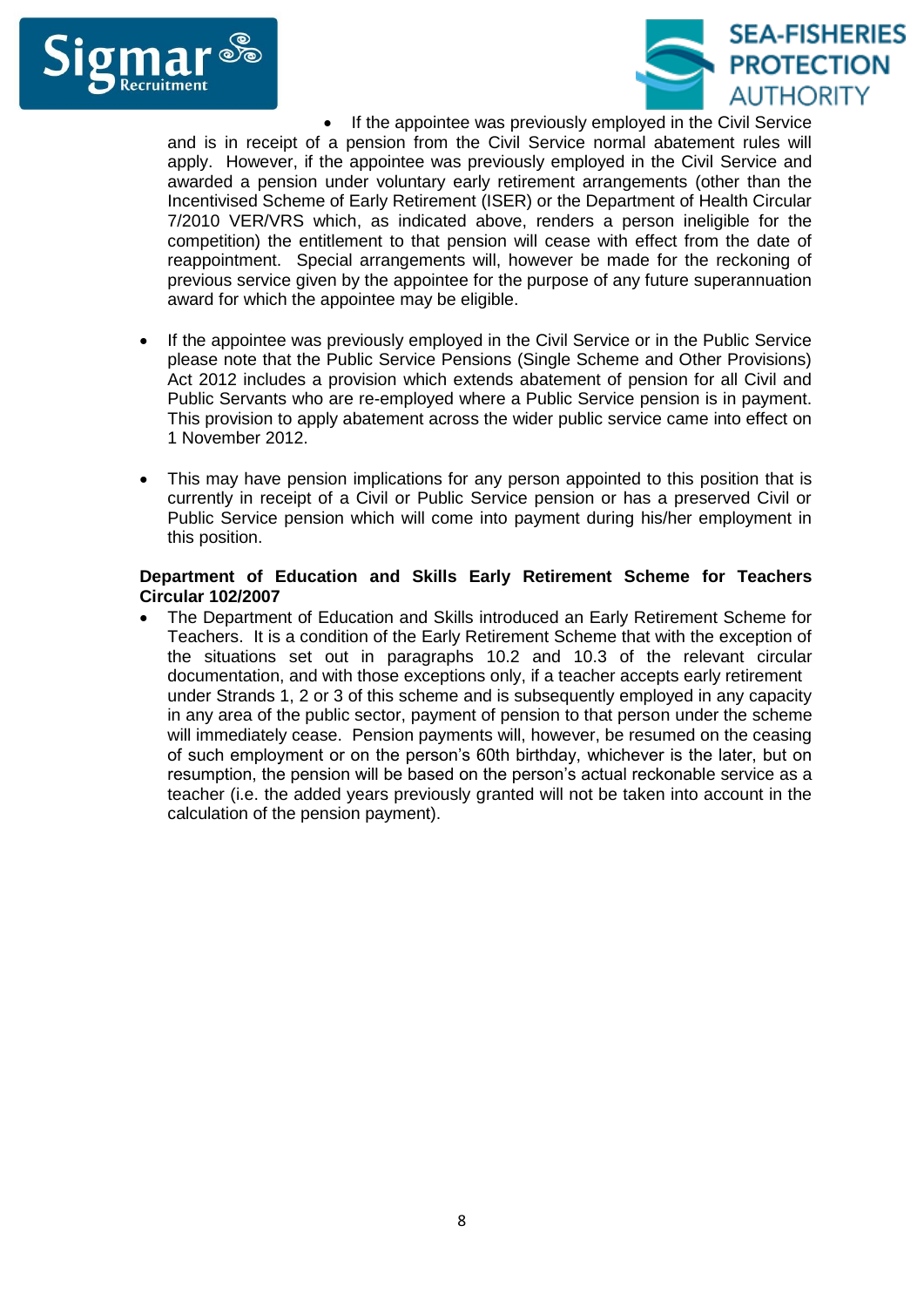



#### **Ill-Health Retirement**

Please note that where an individual has retired from a Civil/Public Service body on the grounds of ill-health his/her pension from that employment may be subject to review in accordance with the rules of ill-health retirement within the pension scheme of that employment.

## **c) Prior Public Servants**

While the default pension terms, as set out in the preceding paragraphs, consist of Single Scheme membership, this may not apply to certain appointees. Full details of the conditions governing whether or not a public servant is a Single Scheme member are given in the Public Service Pensions (Single Scheme and other Provisions) Act 2012.

However the key exception case (in the context of this competition and generally) is that a successful candidate who has worked in a pensionable (non-single scheme terms) capacity in the public service within 26 weeks of taking up appointment, would in general not become a member of the Single Scheme. In this case such a candidate would instead be offered membership of the pension scheme for non-established civil servants ("Non-Established State Employee Scheme"). This would mean that the abatement provisions at (c) above would apply, and in addition there are implications in respect of pension accrual as outlined below:

## **d) Pension Accrual**

A 40-year limit on total service that can be counted towards pension where a person has been a member of more than one existing public service pension scheme would apply. This 40-year limit, which is provided for in the Public Service Pensions (Single Scheme and other Provisions) Act 2012 came into effect on 28 July 2012. This may have implications for any appointee who has acquired pension rights in a previous public service employment.

#### **e) Pension-Related Deduction**

This appointment is subject to the pension-related deduction in accordance with the Financial Emergency Measure in the Public Interest Act 2009.

The above represents the principal conditions of service and is not intended to be the comprehensive list of all terms and conditions of employment which will be set out in the employment contract to be agreed with the successful candidates.

#### **The Selection Process**

#### **How to Apply:**

All candidates should visit [www.sfpajobs.com](http://www.sfpajobs.com/) where there is a full list of available positions in the SFPA with the corresponding downloadable information booklet for each position. There will also be a link to the online application portal to where all applications must be submitted.

To apply, candidates must complete an on line Application Form. We suggest that candidates prepare all their responses for the competencies in advance of completing and submitting the application form.

Only fully completed Application Forms submitted online will be accepted into the campaign. Applications will not be accepted after the closing date.

#### **Closing Date:**

Your application must be submitted on the online application portal by 12 noon on  $14<sup>th</sup>$  June 2021. Applications will not be accepted after this time.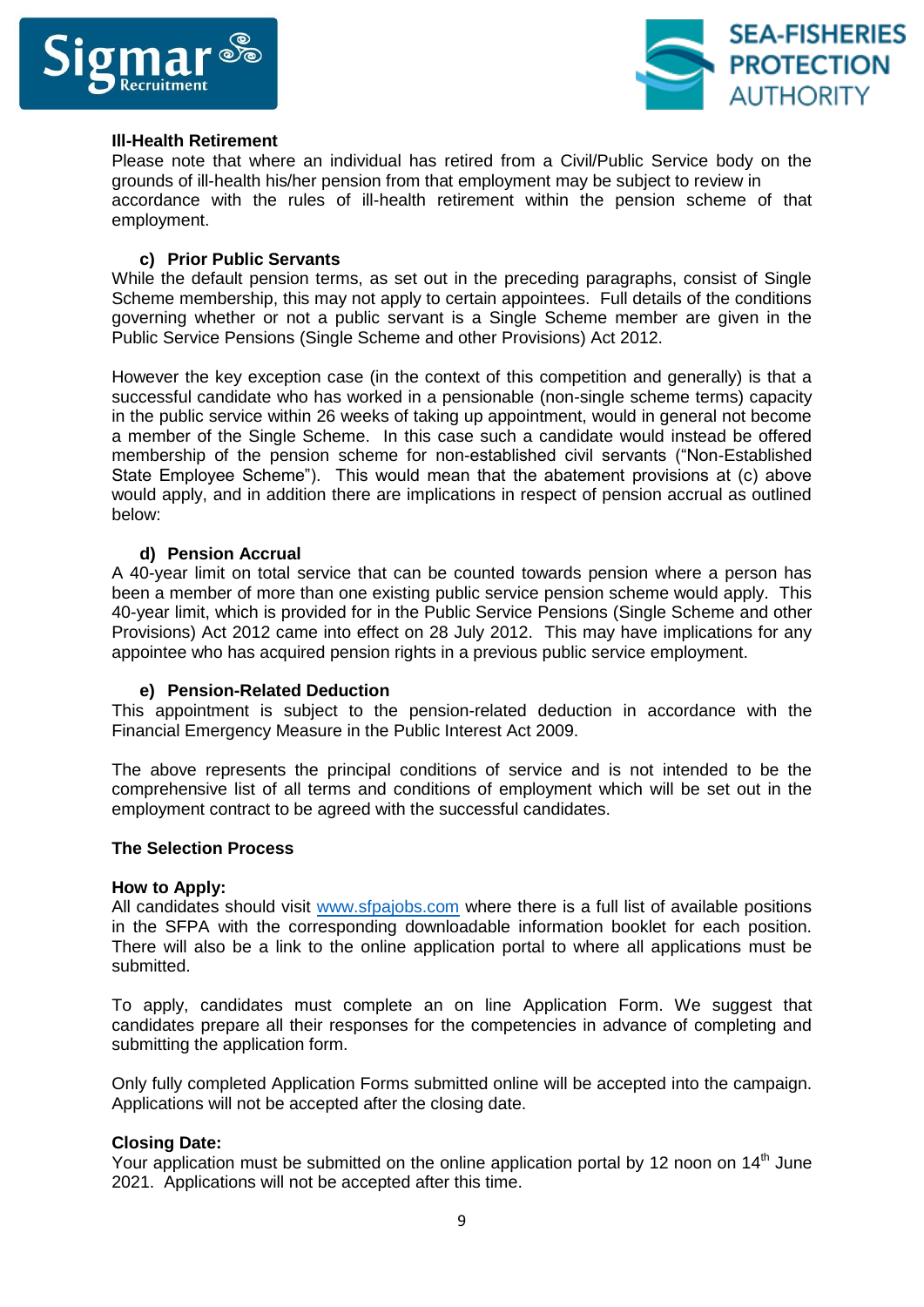



If you do not receive an acknowledgement of receipt of your application within 24 hours of applying, please contact [SFPA@sigmar.ie](mailto:SFPA@sigmar.ie)

Campaign updates will be issued to your registered email address as entered on the online application portal.

The onus is on each applicant to ensure that they are in receipt of all communication from Sigmar Recruitment Consultants Ltd. You are advised to check your emails on a regular basis throughout the duration of the competition; in addition, being sure to check junk/spam folders should any emails be mistakenly filtered.

Sigmar Recruitment accepts no responsibility for communication not accessed or received by an applicant.

Candidates should make themselves available on the date(s) specified by Sigmar Recruitment Consultants Ltd. and should make sure that the contact details specified on their application form are correct.

## **Shortlisting:**

Normally the number of applications received for a position exceeds that required to fill existing and future vacancies to the position. While you may meet the eligibility requirements of the competition, if the numbers applying for the position are such that it would not be practical to interview everyone, Sigmar Recruitment Consultants Ltd. may decide that a smaller number of applicants will only be called to interview.

In this respect, Sigmar Recruitment Consultants Ltd. provide for the employment of a short listing process to select a group for interview who, based on an examination of the application forms, appear to be the most suitable for the position. An expert board will examine the application forms against a pre-determined criteria based on the requirements of the position. This is not to suggest that other candidates are necessarily unsuitable or incapable of undertaking the job, rather that there are some candidates, who based on their application, appear to be better qualified and/or have more relevant experience. It is therefore in your own interest to provide a detailed and accurate account of your qualifications/experience on the application form.

#### **Temporary Vacancies**

In the event that temporary vacancies for this post arise during the lifetime of the Order of Merit, the Department reserves the right to offer such temporary posts on the basis of the results of this competition. Candidates who accept such a temporary post retain their placing on the Order of Merit and the acceptance of such a temporary appointment in no way interferes with the normal process of appointing candidates to permanent posts that may arise.

#### **Selection Process:**

The Selection Process may include the following:

- Submission of Application Form
- Aptitude Testing
- Technical Knowledge or Skills based exercise
- Shortlisting of candidates based on the information contained in their Application Form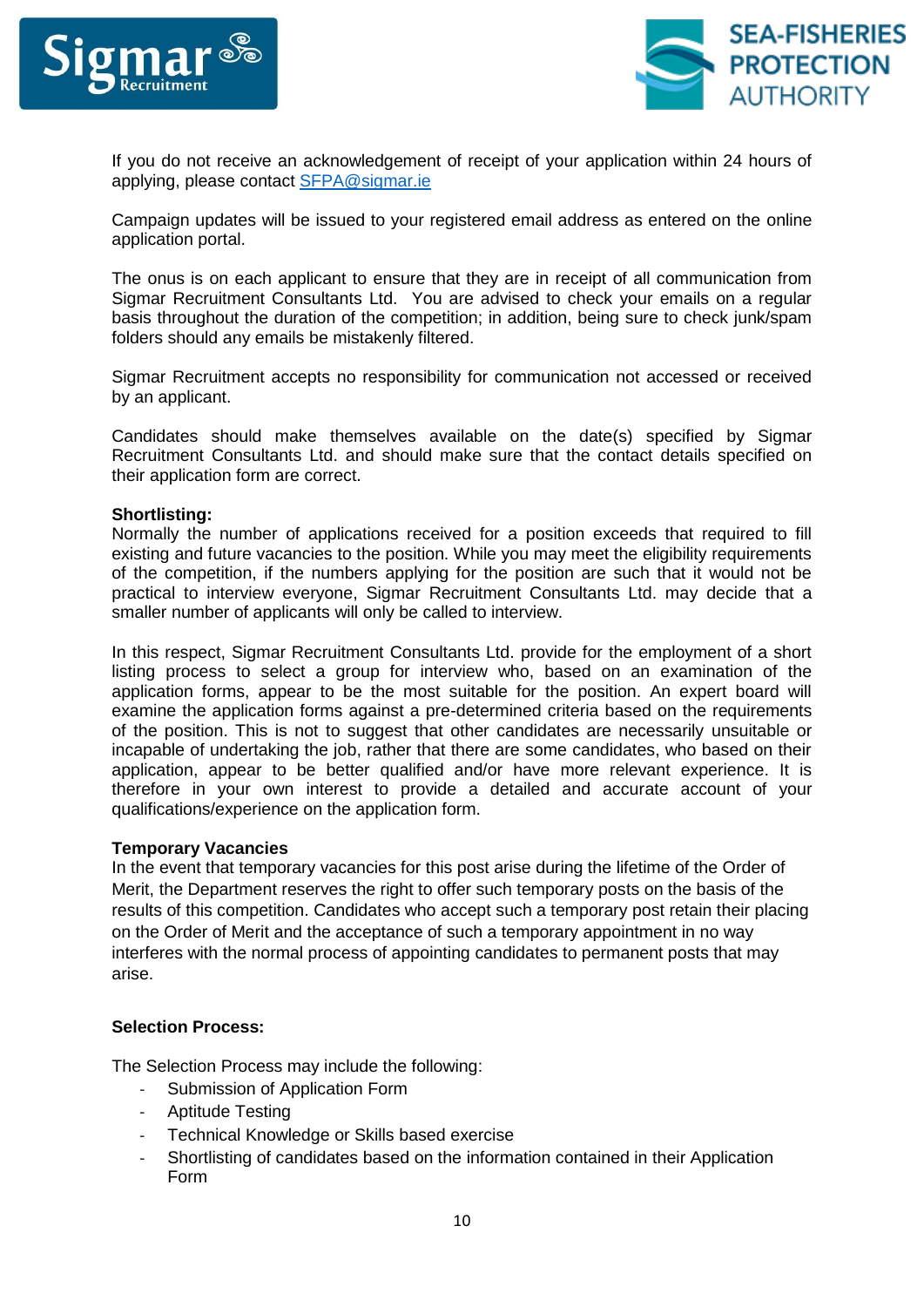



- Initial/preliminary interview
- Presentation or other exercises
- A final competitive interview
- Any other tests or exercises that may be deemed appropriate

### **Order of Merit:**

After offering the successful candidate the position the Sea Fisheries Protection Authority may form an order of merit which would be valid for 2 years from the date of the first appointment made. If this role becomes available again in that time frame, they may choose to revisit this panel and offer the next candidate on the order of merit but are not obliged to do so. Only candidates that pass the competency interview may be included in the order of merit.

## **Confidentiality:**

Subject to the provisions of the Freedom of Information Act 2014 applications will be treated in strictest confidence.

## **Other Important Information**

Sigmar Recruitment Consultants Ltd. will not be responsible for refunding any expenses incurred by candidates. The admission of a person to a competition, or invitation to attend interview, or a successful result notification, is not to be taken as implying that Sigmar Recruitment Consultants Ltd. is satisfied that such a person fulfils the requirements or is not disqualified by law from holding the position and does not carry a guarantee that your application will receive further consideration. It is important, therefore, for you to note that the onus is on you to ensure that you meet the eligibility requirements for the competition before attending for interview. If you do not meet these essential entry requirements but nevertheless attend for interview you will be putting yourself to unnecessary expense.

Prior to recommending any candidate for appointment to this position Sigmar Recruitment Consultants Ltd. will make all such enquiries that are deemed necessary to determine the suitability of that candidate. Until all stages of the recruitment process have been fully completed a final determination cannot be made nor can it be deemed or inferred that such a determination has been made.

Should the person recommended for appointment decline, or having accepted it, relinquish it or if an additional vacancy arises the Board may, at its discretion, select and recommend another person for appointment on the results of this selection process

#### **Candidates' Rights - Review Procedures in relation to the Selection Process**

Sigmar Recruitment Consultants Ltd. will consider requests for review in accordance with the provisions of the codes of practice published by the CPSA. The Codes of Practice are available on the website of the Commission for Public Service Appointments [http://www.cpsa.ie/.](http://www.cpsa.ie/)

Should a candidate be unhappy with an action or decision in relation to their application (where the selection is managed by Sigmar Recruitment) they can seek feedback from Sigmar Recruitment. An initial review will be carried out internally by the candidate's recruitment contact as to why their application was deemed unsuccessful. The outcome of this review will be sent to the candidate in written format.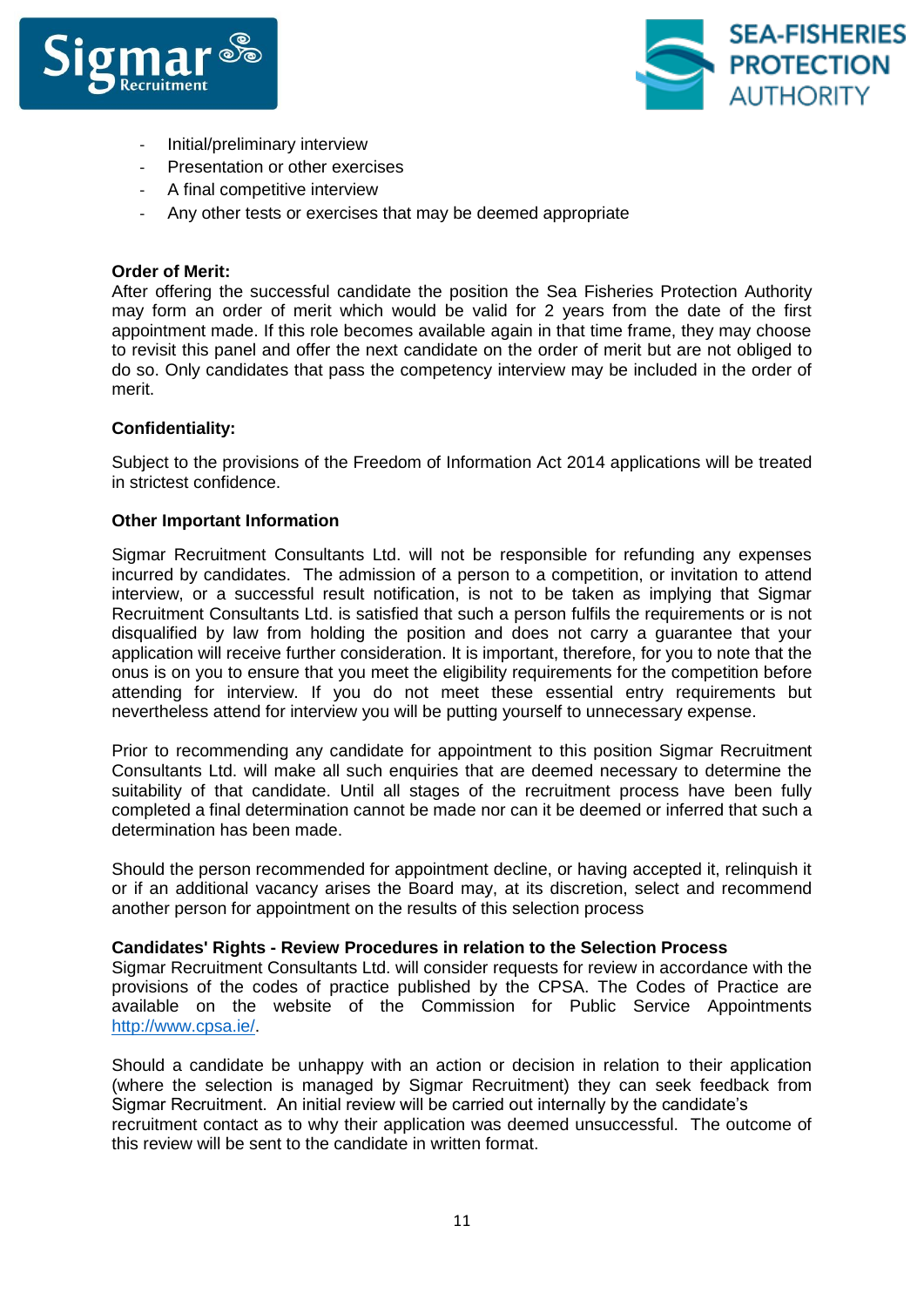



- To request an initial review, a candidate must write to Sigmar within 5 working days of receiving notification of the decision on their application. Sigmar will carry out the initial review without delay. If the candidate is dissatisfied with the outcome, they may resort to the formal procedures within 2 working days of receiving notifications of the outcome of the initial review.
- Should the candidate not be satisfied with the outcome of the initial review, it will be referred to the Account Director who acts as the decision arbitrator.
- The decision arbitrator will be a person unconnected with the selection process and he/she will adjudicate on requests for review. The decision of the decision arbitrator in relation to such matters is final.

## **Candidates' Obligations**

Candidates should note that canvassing will disqualify and will result in their exclusion from the process.

## **Candidates must not:**

- Knowingly or recklessly provide false information
- Canvass any person with or without inducements
- Interfere with or compromise the process in any way
- A third party must not personate a candidate at any stage of the process.
- Any person who contravenes the above provisions or who assists another person in contravening the above provisions is guilty of an offence. A person who is found guilty of an offence is liable to a fine/or imprisonment.

In addition, where a person found guilty of an offence was or is a candidate at a recruitment process, then:

- Where he/she has not been appointed to a post, he/she will be disqualified as a candidate; and
- Where he/she has been appointed subsequently to the recruitment process in question, he/she shall forfeit that appointment.

## **Specific candidate criteria**

## **Candidates must:**

- Have the knowledge and ability to discharge the duties of the post concerned
- Be suitable on the grounds of character
- Be suitable in all other relevant respects for appointment to the post concerned and if successful, they will not be appointed to the post unless they:
- Agree to undertake the duties attached to the post and accept the conditions under which the duties are, or may be required to be, performed
- Are fully competent and available to undertake, and fully capable of undertaking, the duties attached to the position
- Be passed medically fit to take up the appointment

## **Deeming of candidature to be withdrawn**

Candidates who do not attend for interview or other test when and where required by Sigmar Recruitment, or who do not, when requested, furnish such evidence as Sigmar Recruitment require in regard to any matter relevant to their candidature, will have no further claim to consideration.